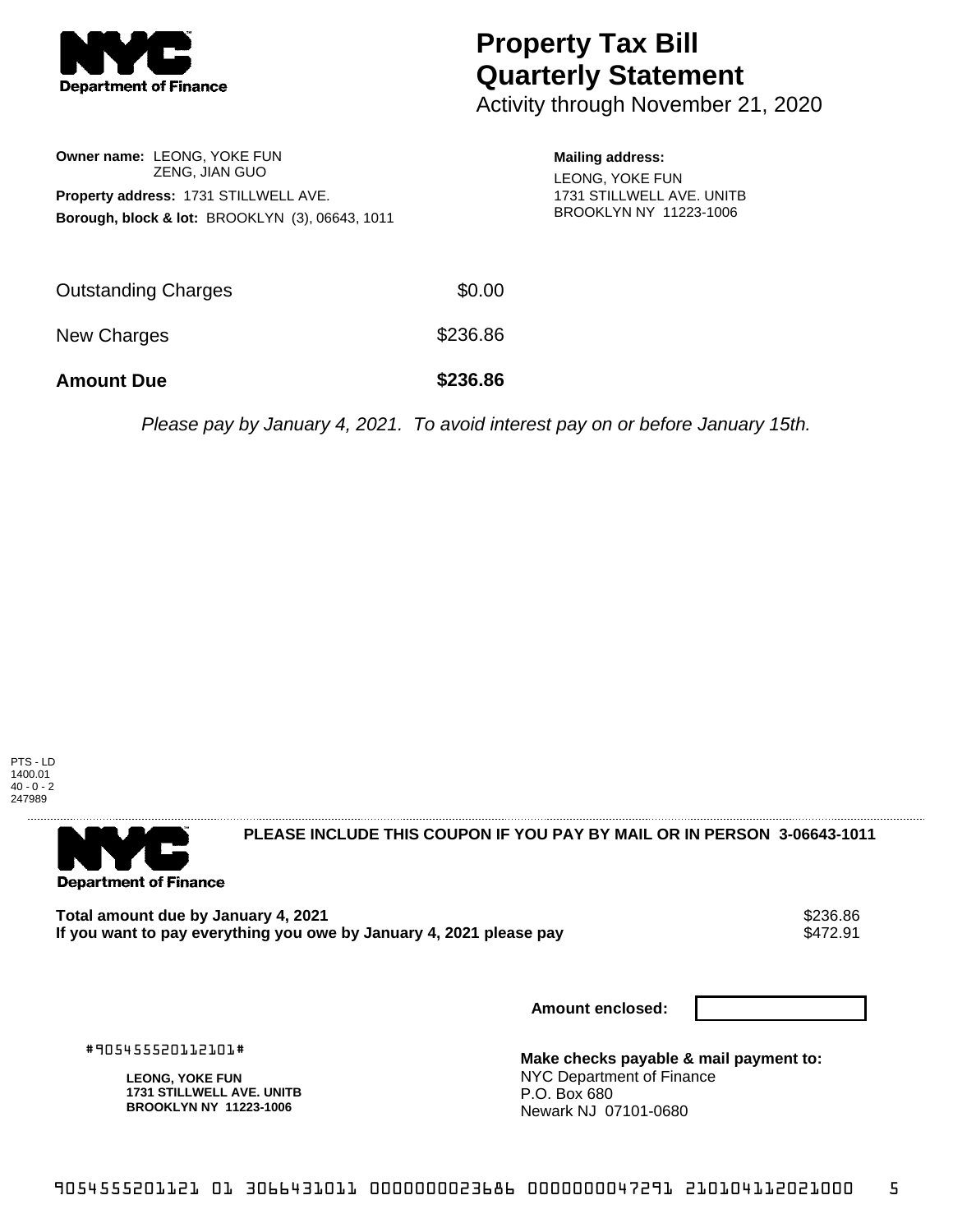

| <b>Billing Summary</b>                                                     | <b>Activity Date Due Date</b> |                    | Amount       |
|----------------------------------------------------------------------------|-------------------------------|--------------------|--------------|
| Outstanding charges including interest and payments                        |                               |                    | \$0.00       |
| <b>Finance-Property Tax</b>                                                |                               | 01/01/2021         | \$244.94     |
| <b>Adopted Tax Rate</b>                                                    |                               |                    | $$-8.08$     |
| <b>Total amount due</b>                                                    |                               |                    | \$236.86     |
| <b>Tax Year Charges Remaining</b>                                          | <b>Activity Date Due Date</b> |                    | Amount       |
| <b>Finance-Property Tax</b>                                                |                               | 04/01/2021         | \$244.94     |
| <b>Adopted Tax Rate</b>                                                    |                               |                    | $$-8.08$     |
| Total tax year charges remaining                                           |                               |                    | \$236.86     |
| If you want to pay everything you owe by January 4, 2021 please pay        |                               |                    | \$472.91     |
| If you pay everything you owe by January 4, 2021, you would save:          |                               |                    | \$0.81       |
| How We Calculated Your Property Tax For July 1, 2020 Through June 30, 2021 |                               |                    |              |
|                                                                            |                               | Overall            |              |
| Tax class 2 - Residential More Than 10 Units                               |                               | <b>Tax Rate</b>    |              |
| Original tax rate billed                                                   |                               | 12.4730%           |              |
| New Tax rate                                                               |                               | 12.2670%           |              |
| <b>Estimated Market Value \$92,354</b>                                     |                               |                    |              |
|                                                                            |                               |                    | <b>Taxes</b> |
| <b>Billable Assessed Value</b>                                             |                               | \$37,711           |              |
| 421a                                                                       |                               | $-29,856.00$       |              |
| <b>Taxable Value</b>                                                       |                               | \$7,855 x 12.2670% |              |
| <b>Tax Before Abatements and STAR</b>                                      |                               | \$963.60           | \$963.60     |
| Annual property tax                                                        |                               |                    | \$963.60     |
| Original property tax billed in June 2020                                  |                               |                    | \$979.76     |
| <b>Change In Property Tax Bill Based On New Tax Rate</b>                   |                               |                    | $$-16.16$    |

**NEW LAW:** To learn about Local Law 147, which requires residential buildings with three or more units to create a policy on smoking and share it with current and prospective tenants, visit www.nyc.gov/health/tobaccocontrol.

## **Home banking payment instructions:**

- 1. **Log** into your bank or online bill pay website.
- 2. **Add** the new payee: NYC DOF Property Tax. Enter your account number, which is your boro, block and lot, as it appears here: 3-06643-1011 . You may also need to enter the address for the Department of Finance. The address is P.O. Box 680, Newark NJ 07101-0680.
- 3. **Schedule** your online payment using your checking or savings account.

## **Did Your Mailing Address Change?**

If so, please visit us at **nyc.gov/changemailingaddress** or call **311.**

When you provide a check as payment, you authorize us either to use information from your check to make a one-time electronic fund transfer from your account or to process the payment as a check transaction.